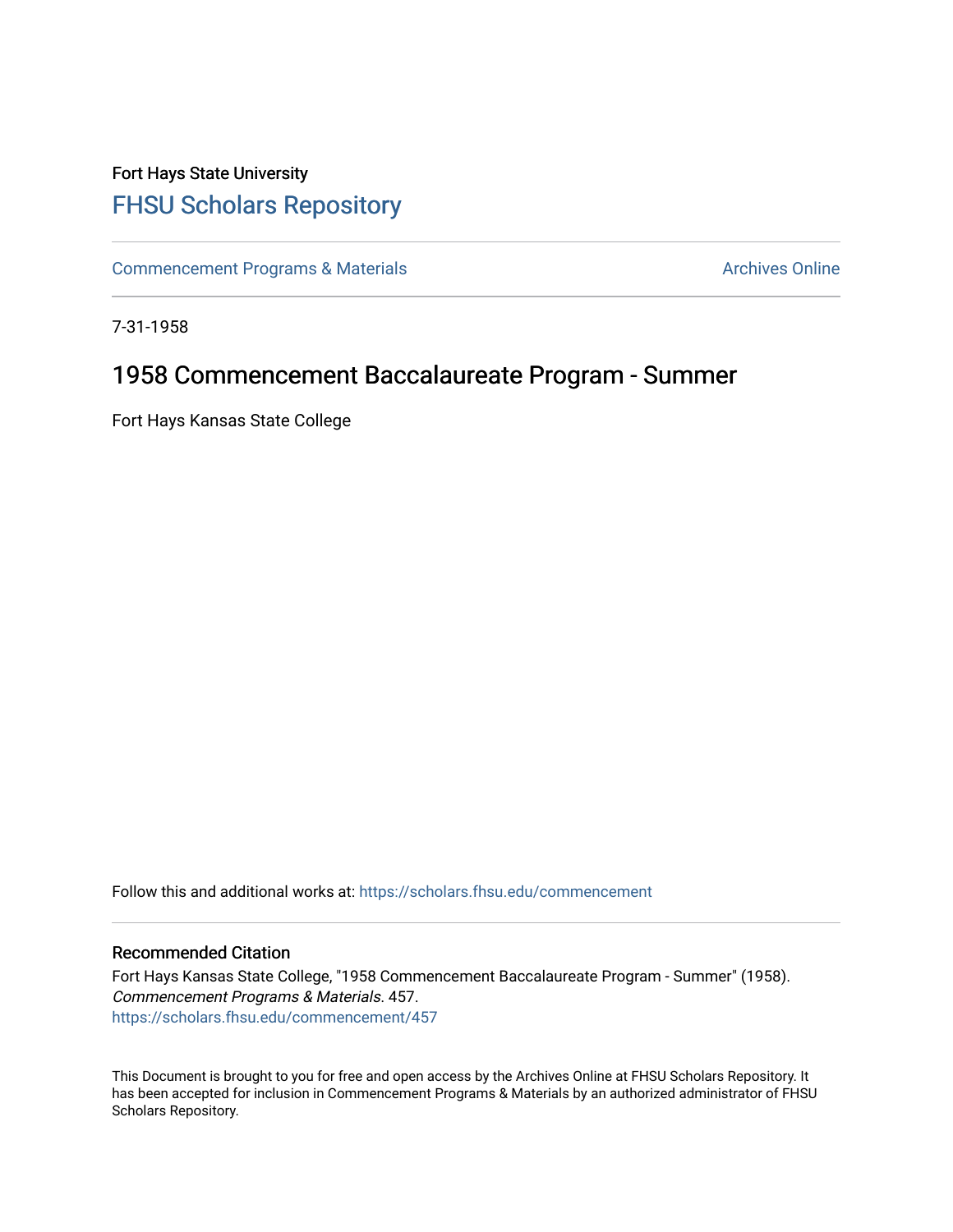## FORT HAYS KANSAS STATE COLLEGE Hays, Kansas

# Baccalaureate Service

JULY THE TWENTY-SEVENTH, NINETEEN HUNDRED FIFTY-EIGHT EIGHT O'CLOCK IN THE EVENING SHERIDAN COLISEUM

PROCESSIONAL: March in A - - - - - - Dubois William Wilkins, Music Faculty

INVOCATION - - - - - - - Harry B. Hull Pastor, Trinity Lutheran Church

ALLELUIA - - - - - - - Randall Thompson Vocal Ensemble Director, William Roth, Music Faculty

SCRIPTURE READING AND PRAYER - - - Lewis Patterson Pastor, Nazarene Church

SERMON: "What Is Your Destiny?" - - Samuel B. Maier Pastor, Presbyterian Church

0 GOD, OUR HELP IN AGES PAST - - - - W. Croft Audience

BENEDICTION - - - - - - - Harry B. Hull

RECESSIONAL: March in A . . . . . . Dubois

• \* • \* • • \* •

The audience will stand for the processional and the invocation.

The audience will stand for the benediction and remain standing throughout the recessional.

 $1958$